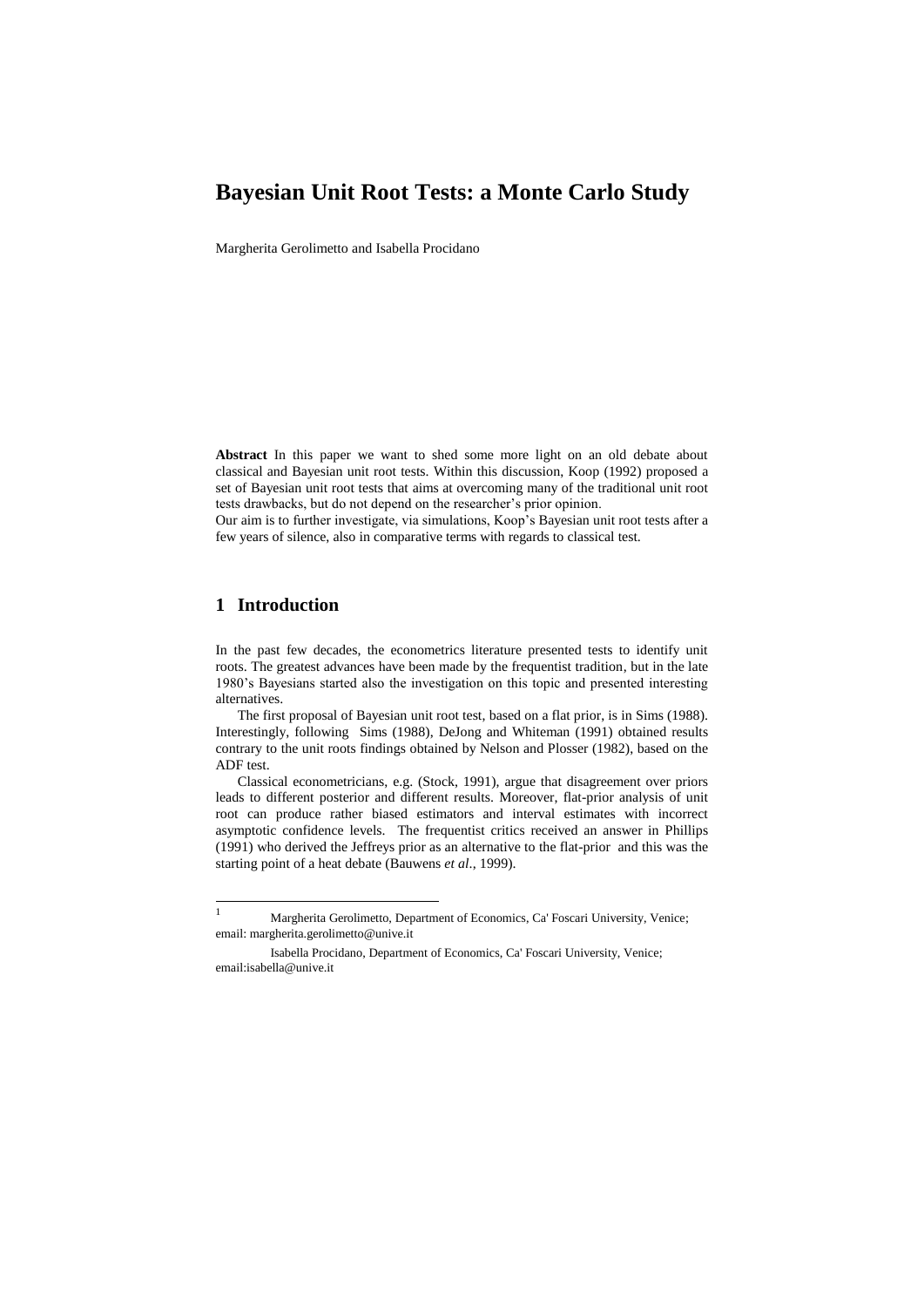Within this discussion, Koop (1992) proposes a set of Bayesian unit root tests that while not depending on the researcher's prior opinion, aims at overcoming many of the traditional unit root tests drawbacks (in particular low power). Recently, Diniz *et al* (2011) propose a Full Bayesian Significance Test to test sharp hypotheses, in particular the unit root sharp hypothesis, based on a sophisticated algorithm.

In this paper we intend to shed some more light on Koop's Bayesian test for unit root via a Monte Carlo experiment that compares its performance with the ADF and Phillips-Perron (PP) classical tests for a number of specifications.

## **2 Koop's objective test for unit root**

The logic of Bayesian tests for unit root is, in general, based on the posterior odds ratio for comparing hypothesis:

$$
K_{12} = \frac{P(H_1)P(Data | H_1)}{P(H_2)P(Data | H_2)}
$$

The idea is that the probability that the data would have occurred if  $H_1$  were true is compared with the probability that the data would have occurred if  $H_2$  were true.

Instead of using a noninformative prior that, as Phillips (1991) showed, is likely to give unreliable results since sharp null are strongly favoured, Koop (1992) considers the use of reference priors. These appear to be very useful since they allow automatically eliciting priors when the researcher has little prior information or does not intend to impose information at all. In particular, Koop choices two reference priors: the ZS-prior (Zellner and Siow, 1980) and the g-prior (Zellner, 1986).

The ZS-prior has been proposed for testing an exact linear restriction. The posterior odds ratio comparing the nested to the larger model is:

$$
K_{12} = \frac{b(v_1/2)^{r/2}}{[1 + rF/v_1]^{(v_1-1)/2}}
$$

where  $b=\pi^{1/2}/\Gamma[(r+1)/2]$ , *F* is the test statistic for restrictions, *r* is the number of tested restrictions, *N* is the series length, *k* the number of regressors in the larger model,  $v_1 = N$ *k*. The ZS-prior has the form of a Cauchy distribution, centered over the restriction being tested without subjective input from the researcher.

The g-prior works for more general hypotheses, H1:  $y=X_1\beta_1+\epsilon_1$ , H2:  $y=X_2\beta_2+\epsilon_2$ and in this case the posterior odds ratio comparing model 1 to 2 is

$$
K_{12} = \left(\frac{g}{1+g}\right)^{(k/2)} \left[\frac{1+\left(\frac{g}{1+g}\right)\frac{k}{\nu}F_2}{1+\frac{k}{\nu}F_1}\right]
$$

where  $F_1$  and  $F_2$  are test statistics for restrictions, *k* the number of regressors in the larger model, *v*=*N-k*.

The g-prior requires the specification of prior location and parameter *g*. As for the prior location, it is specified by Koop (1992) as a random walk. The *g* parameter  $(0 < g < 1)$  is directly connected to the degree of informativeness of the prior, as the prior precision for  $\beta_i$  is  $gX_i'X_i$ . Note that as *g* gets bigger, the prior becomes more informative.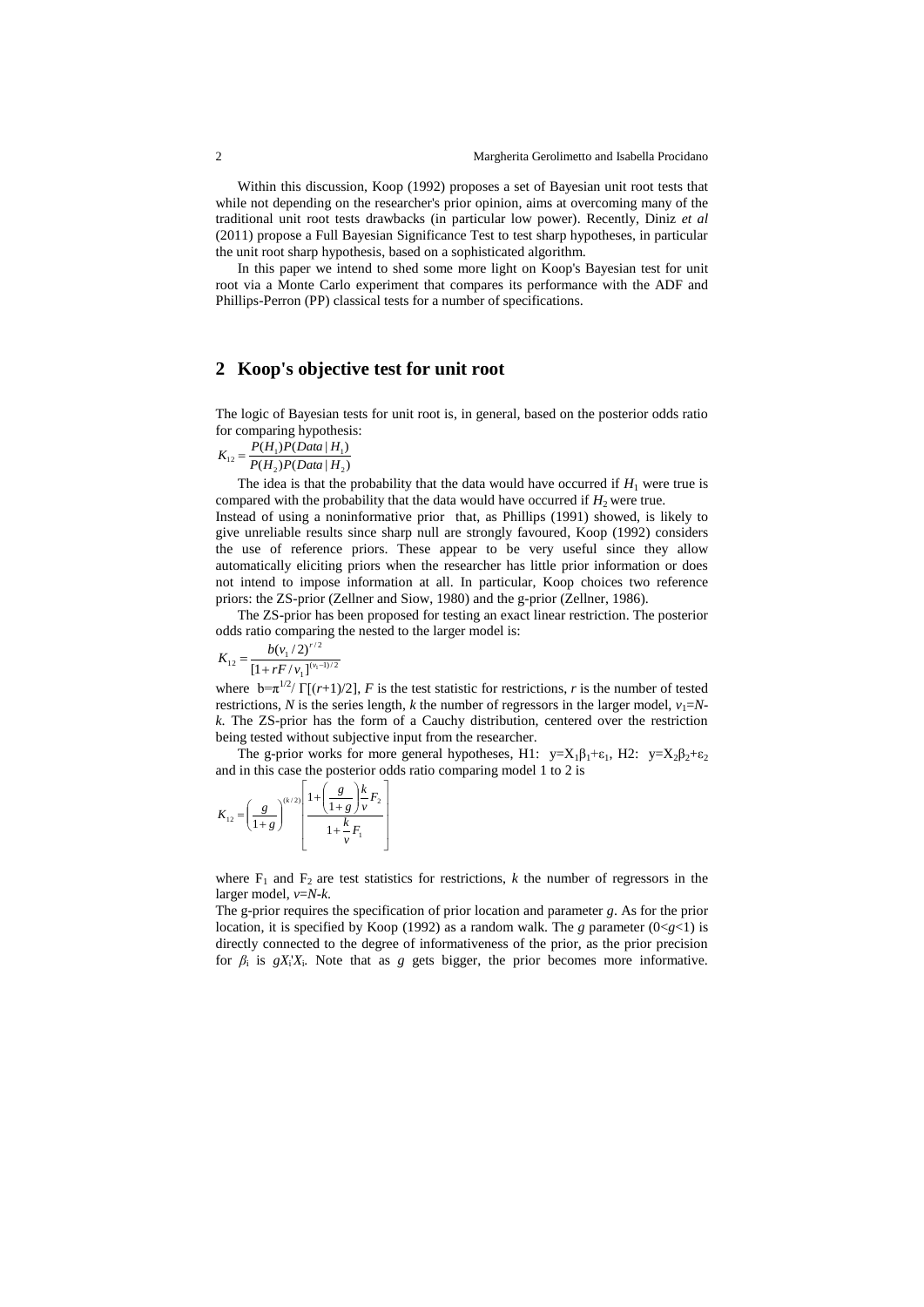Bayesian Unit Root test: a Monte Carlo Study 3

Conditionally to  $\sigma^2$ , the posterior covariance of  $\beta_i$  is  $(X_i X_i) \sigma^2$ . If  $g=0$  the prior is  $1 + g$ 

noninformative, whereas if  $g=1$  the prior is equally informative to the data.

## **3 Monte Carlo study**

A Monte Carlo experiment<sup>1</sup> has been conducted by Koop (1992) to assess the finite sample performance of the Bayesian tests with ZS-prior and g-prior. The experiment is done within the framework of the distinction between trend stationary (TS) and difference stationary (DS) model.

As for the interpretation, the size is one minus the proportion of times the probability of DS hypothesis is greater than the probability of the TS hypothesis in repeated samples drawn from DS models. Power is the proportion of times the probability of the TS hypothesis exceeds that of the DS hypothesis in repeated samples drawn from a specific TS model.

Koop's simulation design has been realized with series length equal to 100. We believe that the results might be affected by the series length. So in this work we firstly update Koop's results, by considering the same experiment schemes with increasing series length (*N*=100, 200, 300, 400, 500). Moreover, we compare the finite sample results of Koop's objective tests (g-prior and ZS) with the classical ADF and PP tests.

Along the lines of Koop (1992), with increasing order of complexity, we carried out 3 experiments, where the coefficients have been attributed from the OLS estimates of real GNP data, H1 is the DS hypothesis and H2 is the TS hypothesis.

1) H1:  $Δy_t= 0.02985+u_t$ 

 $\overline{a}$ 

H2:  $y_t = 0.60673 + 0.87225 y_{t-1} + 0.00435 t + u_t$ 

2) H1:  $\Delta y_t = 0.01947 + 0.34118 \Delta y_{t-1} + u_t$ H2:  $y_t = 0.81906 + 1.24355 y_{t-1} - 0.41889 y_{t-2} + 0.00565 t + u_t$ 

3) H1: Δ*y<sup>t</sup>* =0.02119+0.36925 Δ*yt-*<sup>1</sup> -0.082556 Δ*yt-*<sup>2</sup> + *u<sup>t</sup>*

H2:  $y_t = 0.884 + 1.218 y_{t-1} - 0.354 y_{t-2} - 0.052 y_{t-3} + 0.006 t + u_t$ 

Moreover, for what concerns the study of the power and focussing in this few words of description only on AR(1) alternatives of the first experiment, we conducted the experiment for increasing value of the autoregressive parameter<sup>2</sup>  $p=0.75$ , 0.80, 0.85, 0.90, 0.95, 0.99 and various initial displacements  $x^* = (y_0 - \mu)/\sigma^2$ , in particular  $x^*=0$ , 4, 8, as in Koop (1992). Another very relevant issue is the choice of *g* that has been done by Koop on the basis of a sensitivity analysis. According to Koop's results (confirmed also by our simulations, conducted with increasing series length and available upon request) a good choice, compatible with classical tests results is *g*=0.002. Finally, to compute the posterior odds ratio, linear constraints need to be specified and tested $3$ .

<sup>1</sup> Ahking (2009) also carried out a Monte Carlo study on this topic but he considered the Zellner-Siow prior only. Moreover he focuses only on a limited number of data generating processes.<br><sup>2</sup> For experiment n.2 and n.3 this is naturally extended.

 $3 \text{ For space reasons, this is not the text, but it available upon request by authors.}$